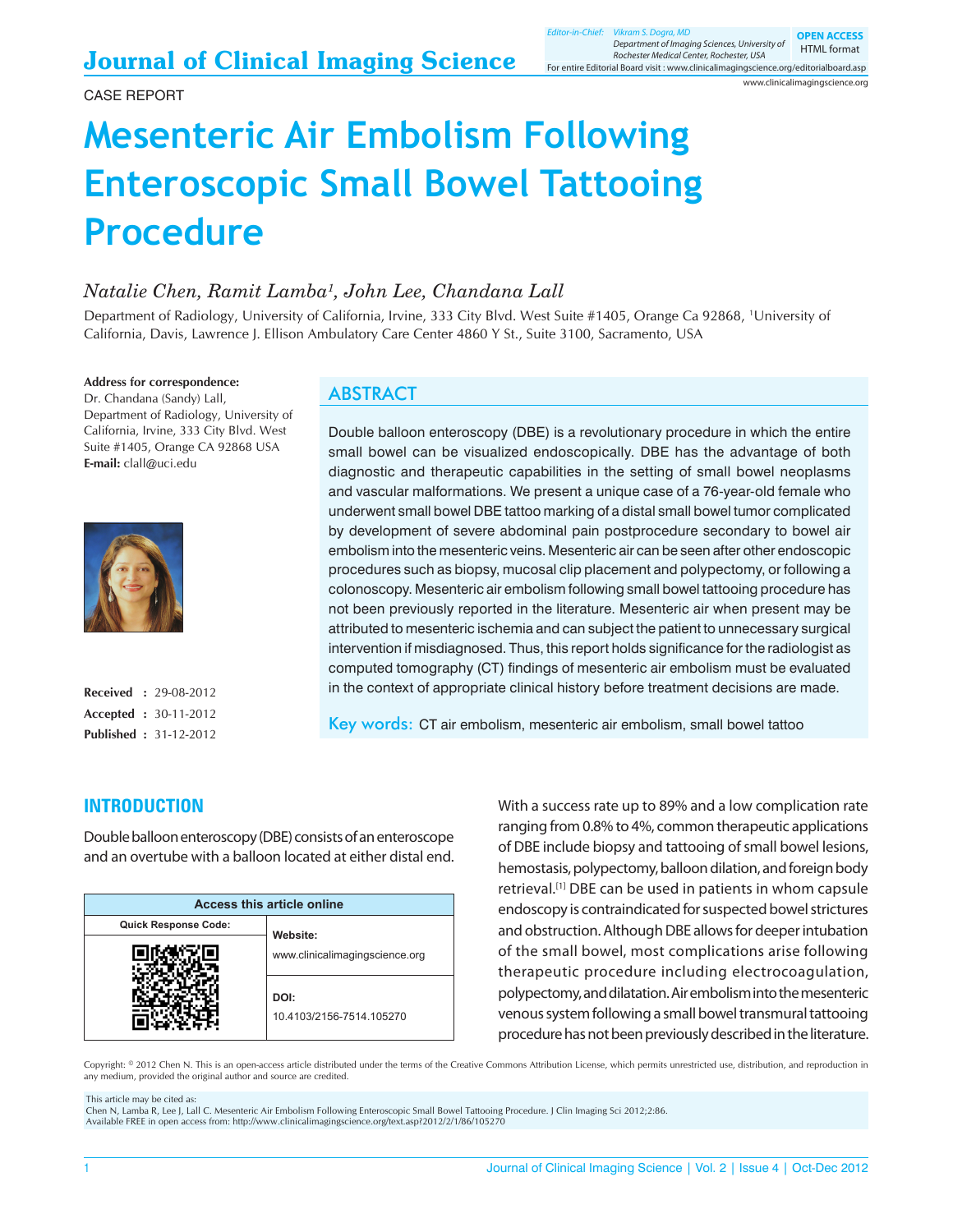#### **CASE REPORT**

A 76‑year‑old female presented to the emergency department with acute abdominal pain and multiple episodes of melena. Initial laboratory workup revealed a guaiac positive stool test and hemoglobin of 6-7 g/dL. Upper and lower endoscopies were negative and capsule endoscopy revealed inconclusive results. A subsequent DBE showed a 3 cm ulcerated lesion in the mid-ileum and a mesenteric mass in the distal small bowel.

The location of the small bowel mass was subsequently marked with mucosal clips and the bowel was enteroscopically tattooed up to the serosal surface with India ink for intraoperative localization for the laparoscopic surgical team. Three hours following the DBE, the patient complained of severe abdominal pain. Concern for bowel perforation was raised and a contrast‑enhanced computed tomography (CT) scan of the abdomen and pelvis was ordered. The scan revealed a moderate amount of linear air tracking from the distal small bowel into the adjacent bowel venules and larger mesenteric veins. There was associated haziness surrounding the tumor location consistent with postprocedural edema [Figures 1a, b and 2].

The presence of air in the mesenteric veins could not be attributed to disease pathology based on patient's clinical status and imaging. CT findings were correlated with location of enteroscopic tattoo and this led to the conclusion that bowel alterations from the tattoo procedure ultimately allowed for embolism of intraluminal bowel air into the adjacent mesenteric venous system. Due to this benign iatrogenic etiology of mesenteric venous gas, the patient's symptoms were managed conservatively and improved in a few hours. The patient subsequently underwent a successful laparoscopic small bowel resection for the mesenteric mass, which was confirmed by pathological examination to be a 4.5  $\times$  2.5  $\times$  2.5 cm gastrointestinal stromal tumor (GIST).

## **DISCUSSION**

Since laparoscopic surgery plays a significant role in today's surgical landscape, accurate lesion localization after port placement is paramount since the surgeon does not have the ability to palpate a tumor/lesion in this setting. The serosal surface of bowel lesions is marked on enteroscopy with India ink for preoperative localization or subsequent endoscopic identification of lesions, with an accuracy ranging from 70% to 100%.[1] Endoscopic mucosal clips typically fall of on an average of 10 days and may also spontaneously migrate, making this technique unreliable



**Figure 1:** (a and b) Contrast-enhanced coronal CT images (lung window) demonstrate linear pockets of air tracking within small mesenteric veins (white arrow). Note the enteroscopically placed clip in the patient's distal ileal GIST, which was tattooed for the surgeon (curved arrow).



**Figure 2:** Contrast-enhanced axial CT image demonstrates linear branching pattern of air in the mesenteric veins due to air embolism (white arrow). Note the mild mesenteric stranding around the lesion, a common finding after enteroscopic procedure (thick arrow).

for lesion localization. Optimal localization can be achieved with enteroscopic tattooing with India ink up to the serosal surface of the affected segment. When the lesion of interest is endoscopically located, the sclerotherapy needle deposits, approximately 0.2-0.5 ml of ink with each injection, through the bowel mucosa circumferentially around the lesion leaving a bluish‑black marking visible from both the mucosal and serosal aspect [Figure 3].

According to a large review of enteroscopic tattoo cases by Nizam et al.,<sup>[2]</sup> the clinical complication risk was only 0.22%. Case reports of adverse events following endoscopic tattoo include focal peritonitis, abscess/hematoma formation, idiopathic inflammatory bowel disease, dye spillage into peritoneal cavity, and tumor inoculation.<sup>[3-8]</sup> Our case is unique in that it is the first description of enteroscopic tattoo complicated by mesenteric air embolism from the tattooed bowel into adjacent mesenteric veins, presenting as acute abdominal pain.